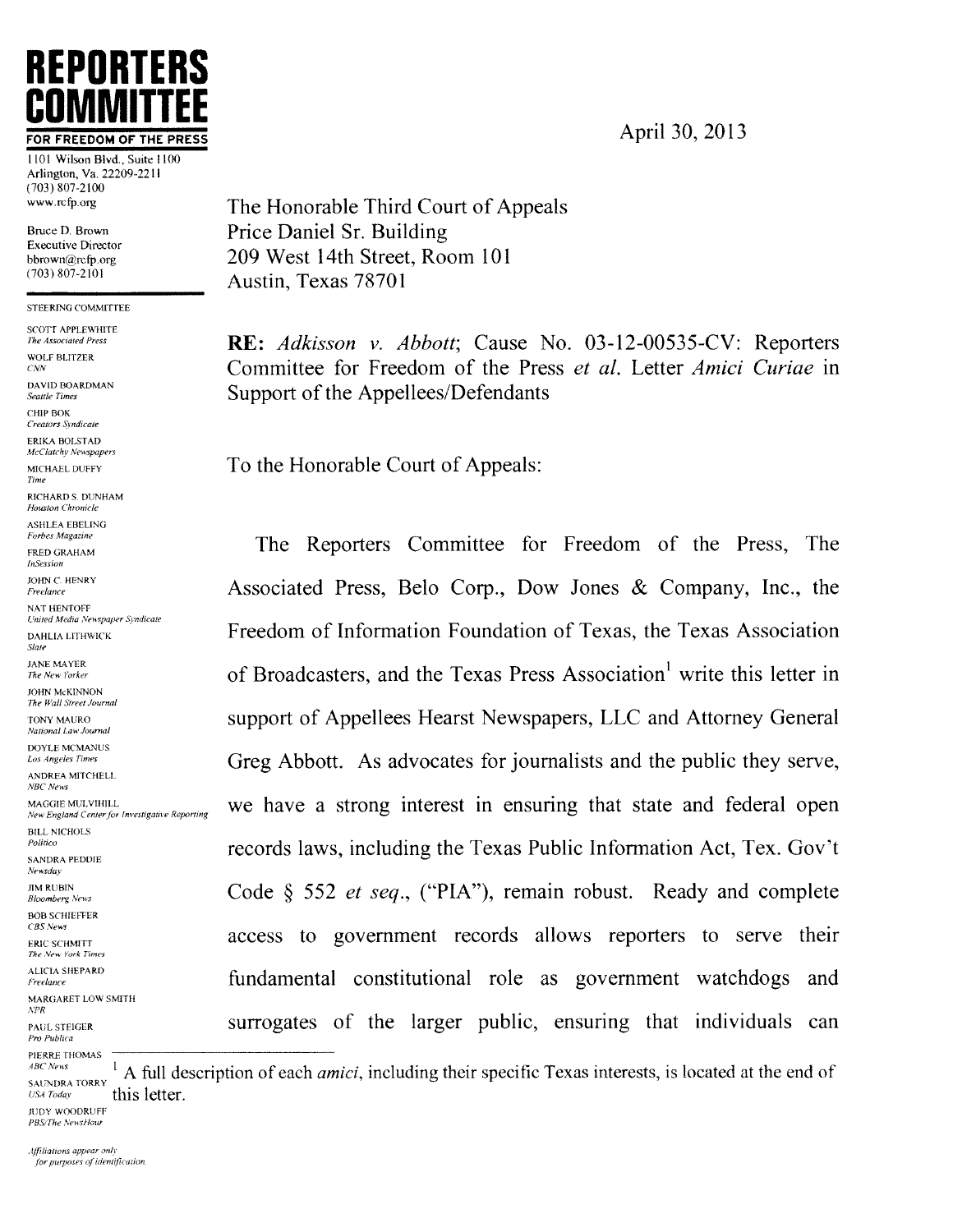meaningfully learn about government activity.

Amici have a particular interest in this case because it will determine whether Texas public officials can evade the requirements of the PEA simply by routing their official communications through private email accounts and private cell phone text messaging. Specifically, *amici* write to inform this court about the harm that can result when officials are allowed to use such communications to shield their activities from the public. In its opening words, the PIA lays down the foundational policy that "[t]he people, in delegating their authority, do not give their public servants the right to decide what is good for the people to know and what is not good for them to know." Tex. Gov't Code § 552.001.

Yet Appellant, in arguing that public servants should be allowed to shield official communications concerning government business by using a private communications platform, seeks to negate this most basic tenet of the PIA so that officials can decide what information the public learns about its government. Sanctioning such behavior would not only create a perverse incentive for public officials to use such platforms to circumvent the PIA's disclosure obligations, but it would also frustrate the state's commitment to giving its citizens "complete information about the affairs of government and the official acts of public officials and employees." Tex. Gov't Code  $\S$  552.001.

In their papers, appellees Hearst Newspapers, LLC and Attorney General Greg Abbott establish that the PIA's text, legislative history, purpose, and its broader policies all point toward the logical conclusion that email messages discussing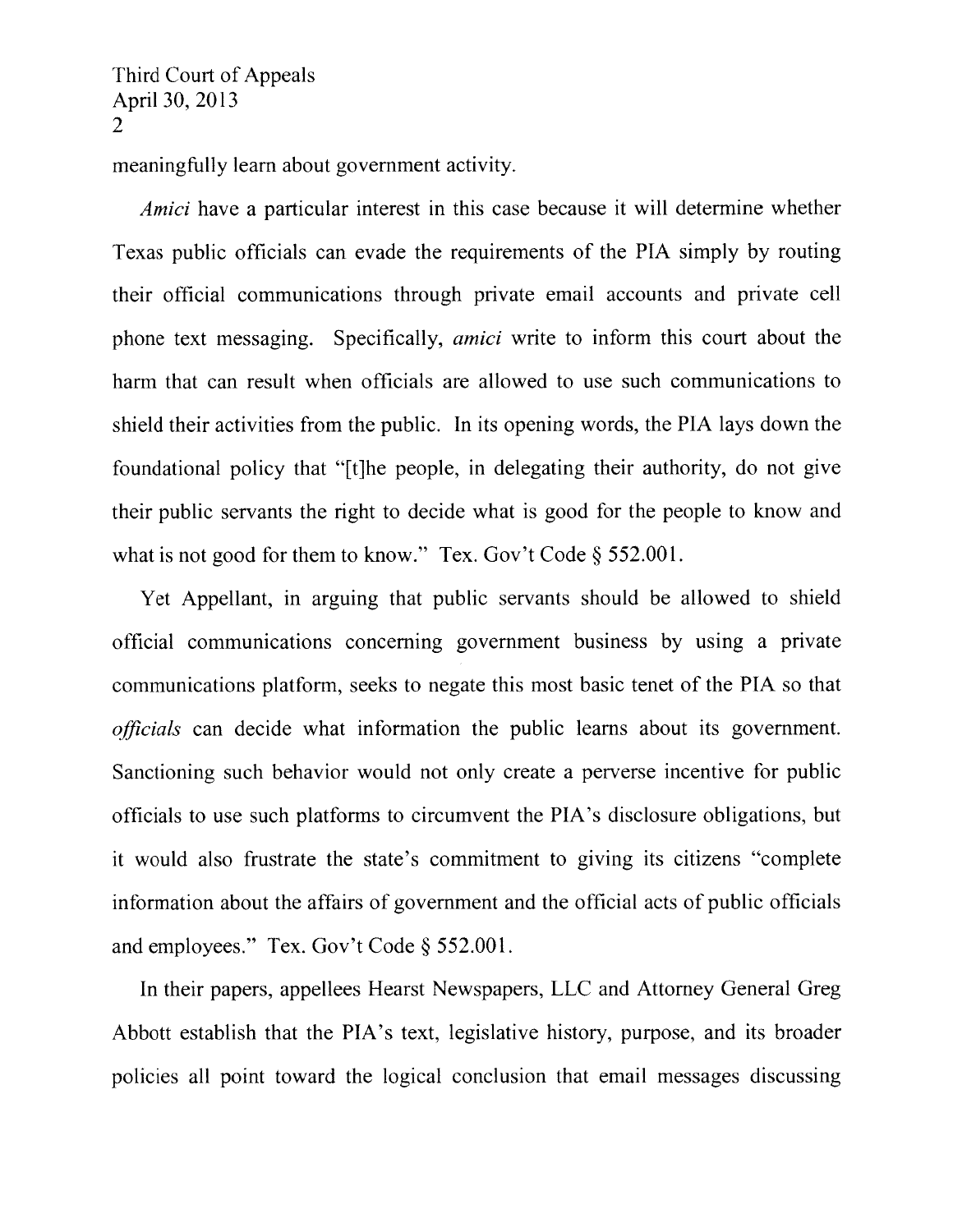government business are subject to the Act's disclosure requirements regardless of whether an official used a public or private account. The Appellees' briefs also show that jurisdictions across the country have arrived at the same, uncontroversial position. holding that it is the functional role of a communication—that is, whether the communication concerns government activities—and not the platform on which it exists that determines whether it is a public record.

Rather than restate these points, *amici* instead provide this Court with tangible examples of the potential real-world harms that arise when public officials attempt to evade the disclosure requirements of public records laws by communicating on private platforms. As the examples discussed below indicate, private communications platforms such as email and text messages are—unfortunately increasingly being used by public officials to conduct government business and hide questionable and sometimes illegal behavior. In particular. public officials have used private email and text message services to cover up government waste, unethical behavior, and other improprieties.

Officials have also used private communications to shield certain activities from the public, such as when they are lobbied by special interests or taking positions on issues contrary to their public statements. This practice deprives the public of the full context of the officials' decision-making processes and creates a warped public perception of their actions. There is also a real danger that by using private communications platforms. officials are not preserving a record of their basic functions, thus creating gaps in the public record. In other words, even if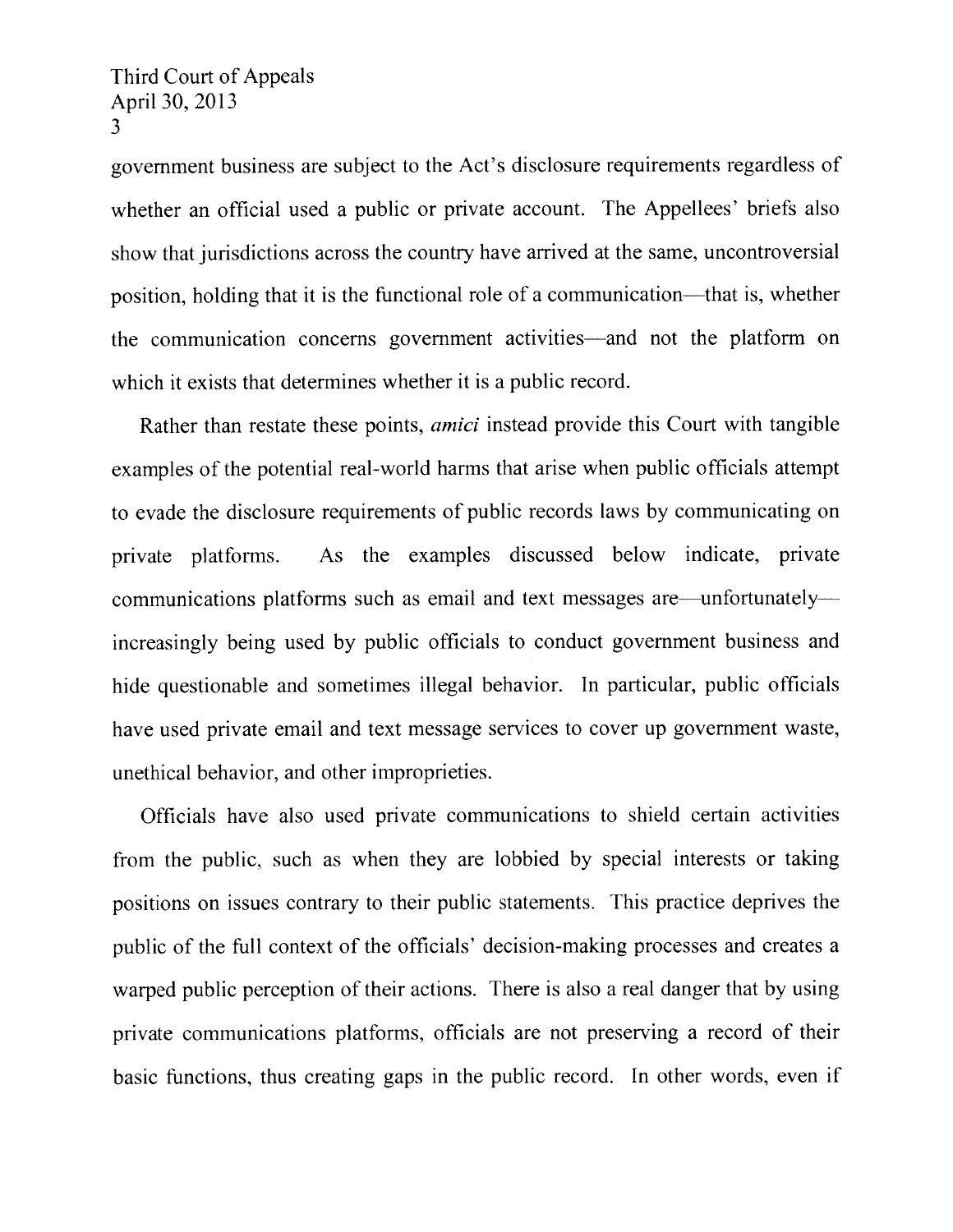officials use private communications to conduct government business for purely benign reasons. the public still loses out on the ability to understand the activities of government because such records may be deleted and not easily recovered. This is precisely why many governments have instituted policies requiring officials to use only government issued email services when conducting business.<sup>2</sup>

Whether officials use private email or text messages to cover up misdeeds, shield important information about their actions, or create gaps in the official record, the result is the same: the public loses trust in its elected leaders. The PIA serves to prevent this by giving the public broad access to records generated by government employees. Appellant seeks a rule from this Court that runs counter to the spirit of the Act and the basic principles of openness that define representative government. Amici therefore respectfully ask this Court to affirm the district court's ruling.

## I. Officials have used private email and text messages to cover up waste, lying, and other misdeeds.

It has unfortunately become increasingly common for public officials to use private email and text messages to shield misconduct and illegal behavior from the public. A telling example concerns disgraced former Detroit Mayor Kwame

 $2$  Several states and local jurisdictions, such as Florida, Wisconsin, and Washington, D.C., have implemented or recommended policies prohibiting the use of private communications platforms to conduct government business. See, e.g., County Commissioners Technology Policy, Board of County Commissioners, Escambia County, Florida, Aug. 20, 2009 (prohibiting the use of personal email, text, or instant message accounts); Reforming Florida's Open Government Laws in the 21st Century, The Commission on Open Government Reform, at 166, January 2009 (recommending that all agencies adopt policies prohibiting the use of text and instant messages during public meetings). Such measures are discussed in more detail in Section III, *infra*.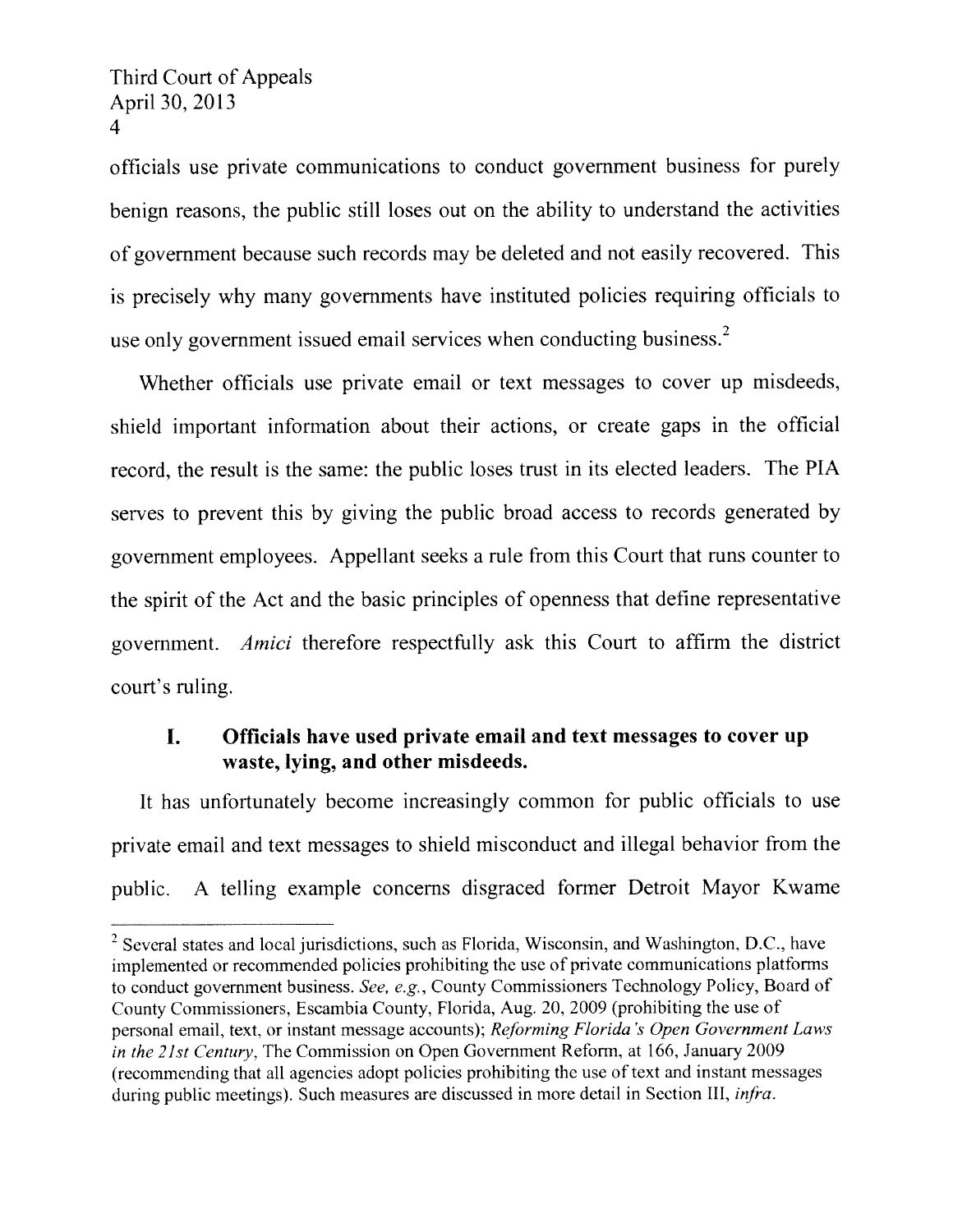Kilpatrick, whose private text messages revealed he was having an affair with his chief of staff after both had denied it under oath and was misappropriating public funds. The disclosure of the text messages showed that both Kilpatrick and his chief of stafi hid their affair when both were questioned in a police whistleblower lawsuit. Kwame Kilpatrick: A Mayor in Crisis, DETROIT FREE PRESS, March 29,  $2013<sup>3</sup>$  The revelation that Kilpatrick lied under oath triggered a massive investigation that cost the city more than \$9 million, revealed misuse of taxpayer money, and resulted in Kilpatrick pleading guilty to committing two felonies. *Id*. The text messages also revealed that Kilpatrick used public funds to cover personal travel expenses relating to the affair. See M.L. Elrick and Jim Schaefer, Test Message Scandal: City Funds Helped for Mayor, Chief of Staff's Rendezvous, DETROIT FREE PRESS, Jan. 27, 2008.<sup>4</sup>

Another example concerns former North Carolina Governor Mike Easley. A public records lawsuit filed by The (Raleigh, N.C.) News & Observer and various other media outlets seeking access to Easley's email communications revealed that the governor maintained a private email account that he used for state business and that he advised staff to circumvent the public records laws by following his lead.

 $3$  Available at: http://www.freep.com/article/99999999/NEWS01/80124052/Kwame-Kilpatrickmayor-crisis.

To facilitate access to secondary sources, "WLNR." or Westlaw NewsRoom. citations are provided wherever possible. Available at 2008 WLNR 1576470 and at http://www.freep.com/article/20080127/NEWS01/801270633/City-funds-helped-pay-mayorchief-staff-s-rendezvous.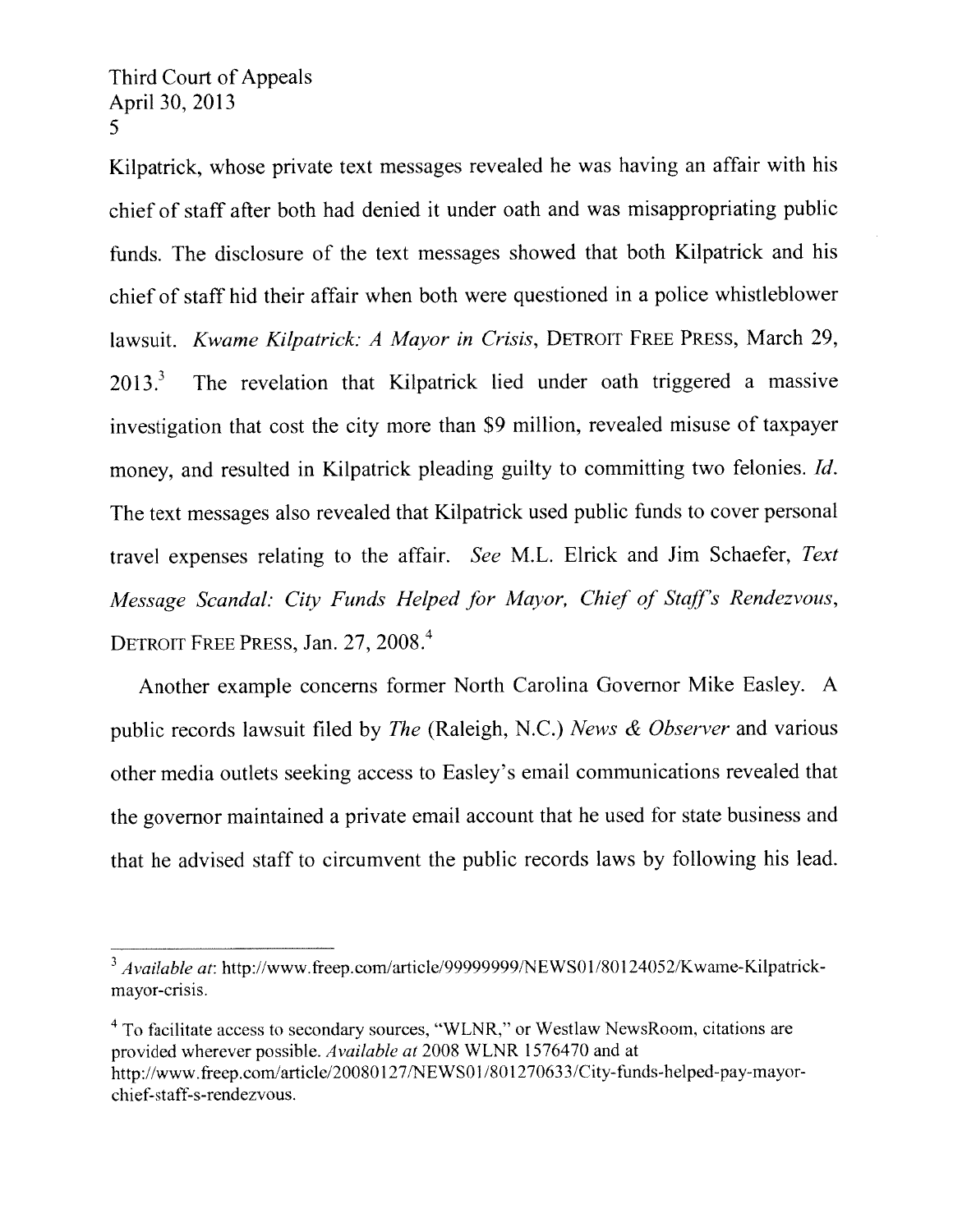Easley Kept Secret Email Account, THE NEWS & OBSERVER, Feb. 3, 2010.<sup>5</sup> The records disclosed that Easley also routinely deleted email communications concerning state business from his private account. Id. The use of private email provided evidence linked to <sup>a</sup> federal and state law enforcement investigation into whether Easley failed to properly disclose campaign contributions, including dozens of flights paid for by <sup>a</sup> political ally. Easley later <sup>p</sup>leaded guilty to one count of <sup>a</sup> felony campaign finance violation and also had his law license suspended. See Easley Pleads to Campaign Finance Violation, WTVD ABC <sup>11</sup> EYEWITNESS NEWS, Nov. 24, 2010;<sup>6</sup> J. Andrew Curliss, State Bar Will Revisit Order in Easley Case, THE NEWS & OBSERVER, Jan. 8, 2012.<sup>7</sup>

The use of non-governmen<sup>t</sup> electronic communications is not limited to state and local officials. In 2007, Bush administration White House officials used the Republican National Committee' email system to conduct governmen<sup>t</sup> business, including discussing former lobbyist Jack Abramoff and the politically motivated firings of U.S. attorneys. Congressional leaders released a report that alleged that the practice violated the Presidential Records Act, 44 U.S.C. §§ 2201-2207. See Paul Singer, Waxman Hits AG on E-mails, ROLL CALL, June 19, 2007.8 The

 $5$  Available at 2010 WLNR 2268541 and at http://projects.newsobserver.com/under\_the\_ dome/easley kept secret email account.

 $6$  Available at http://abclocal.go.com/wtvd/story?section=news/local&id=7805624.

 $7$  Available at 2012 WLNR 480468 and at http://blogs.newsobserver.com/iteam/state-bar-willrevisit-order-in-casley-case.

 $8$  Available at 2007 WLNR 11490544 and at http://www.rollcall.com/issues/52 142/-19010-1 html.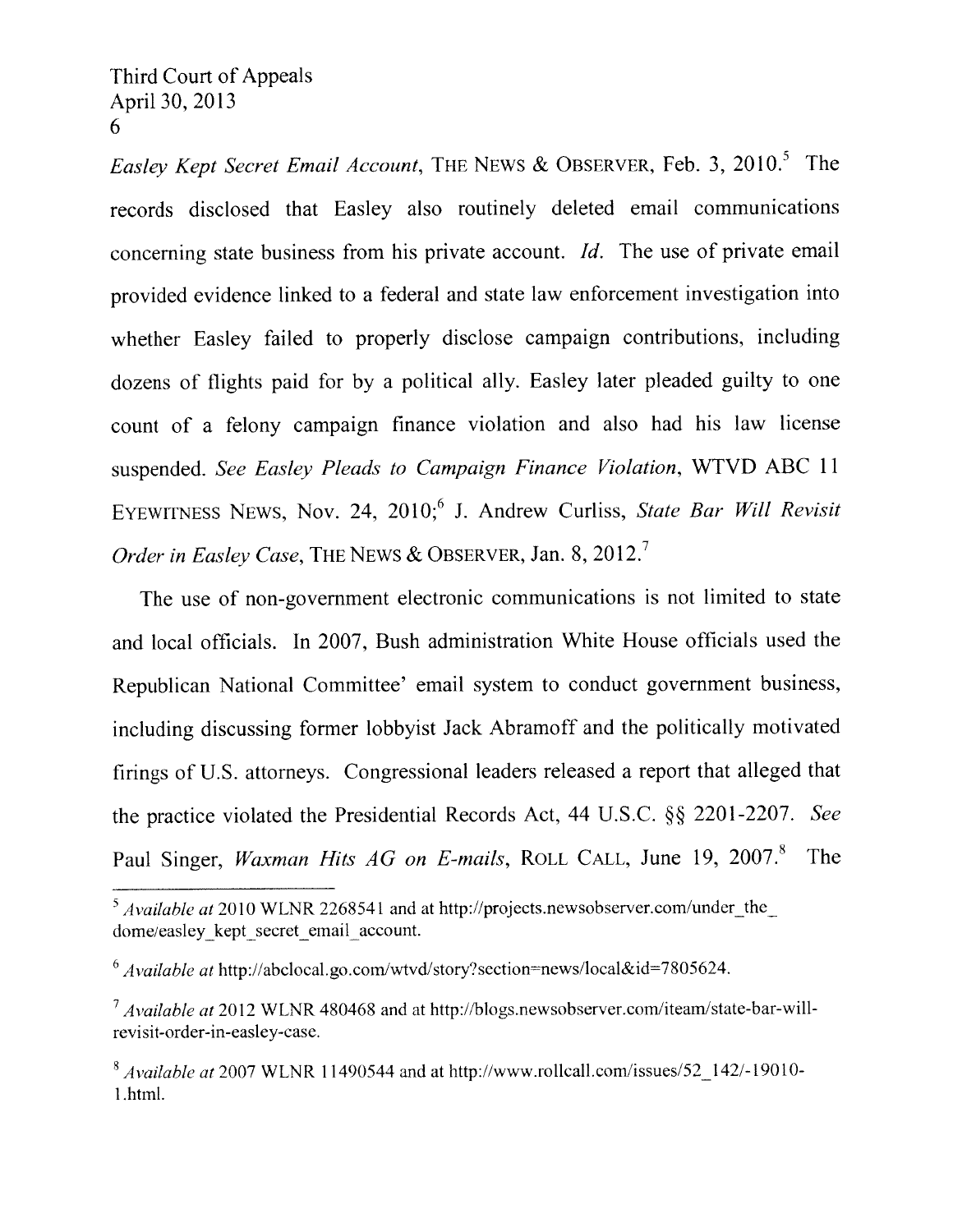controversy surrounding officials' use of political email addresses to conduct public business prompted <sup>a</sup> federal Freedom of Information Act lawsuit seeking the records disclosure. Democratic Nat'l Comm. v. Dep't of Justice, 539 F. Supp. 2d <sup>363</sup> (D.D.C 2008). The court ruled that the private emails were subject to FOTA but allowed the governmen<sup>t</sup> to withhold particular messages under the statute's deliberative process exemption. Id. at 368. Similar practices have allegedly continued in the Obama administration, as some officials have been accused of not following federal recordkeeping and disclosure laws by using private email accounts to hide official contact with lobbyists. Jonathan Strong, Issa Eves Google in Investigating White House E-mail Abuses, THE DAILY CALLER, July 12, 2010. $9$  After investigating the issue, lawmakers recommended updating the Presidential Records Act, <sup>44</sup> U.S.C. § <sup>2201</sup> et seq., to allow for the archiving of private communications and also recommended that the White House adopt <sup>a</sup> policy prohibiting the use of persona<sup>l</sup> communication <sup>p</sup>latforms for governmen<sup>t</sup> business. See Presidential Records Act Requires Modernization, Lawmakers Say, COMMUNICATIONS DAILY, May 4, 2011.<sup>10</sup>

The examples discussed above show that if <sup>g</sup>iven the opportunity, officials will readily turn to private email and text messages to conceal improper or illegal activities and that some have even gone so far as to counsel co-workers to avoid

 $A$  vailable at http://dailycaller.com/2010/07/12/issa-eyes-google-in-investigating-white-house-ernail-abuses/,

 $10$  Available at 2011 WLNR 14219260.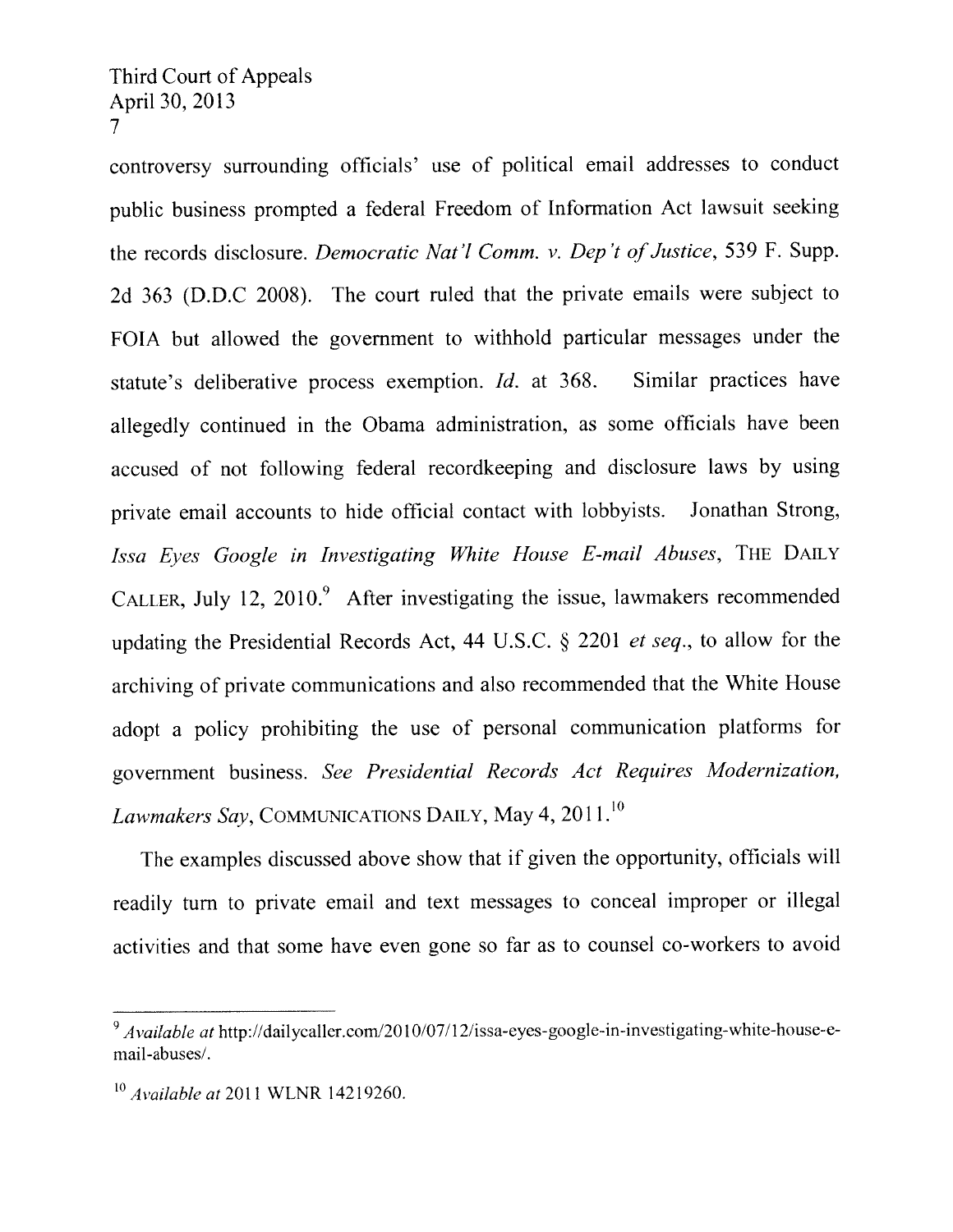using governmen<sup>t</sup> email accounts to conduct business. This makes it all the more critical for public records laws to reach private email and text messages when they concern the public's business, Were this Court to adopt Appellant's position, it would permit officials to conduct <sup>a</sup> variety of misdeeds that could be easily shielded from public disclosure purely by virtue of the fact that the communications traveled across <sup>a</sup> nongovernmen<sup>t</sup> account.

## II. Officials have used private communications to hide activities from the public that often contradict their public statements and positions.

Disclosures of private text and email messages sent by public officials have also painted <sup>a</sup> much different <sup>p</sup>icture of particular officials who have secretly undermined their publicly held positions or worked with lobbyists and special interests they publicly claim to stand against. For example, private text messages released by Orange County, Fla. Mayor Teresa Jacobs in <sup>2012</sup> detailed how she courted corporate lobbyists who were working to stop <sup>a</sup> voter-created ballot initiative that would have required many employers to provide sick time for their workers. The texts showed that in the days leading up to the council vote to delay the initiative until after the deadline for it to appear in an upcoming ballot, Jacobs received texts from business leaders and local lobbyists working against the activists who were collecting signatures for the measure, despite portraying herself on the campaign trail as an outsider willing to take on powerful interests. David Damron, Sentinel Exclusive: Jacobs' Texts Show Coordinated Campaign With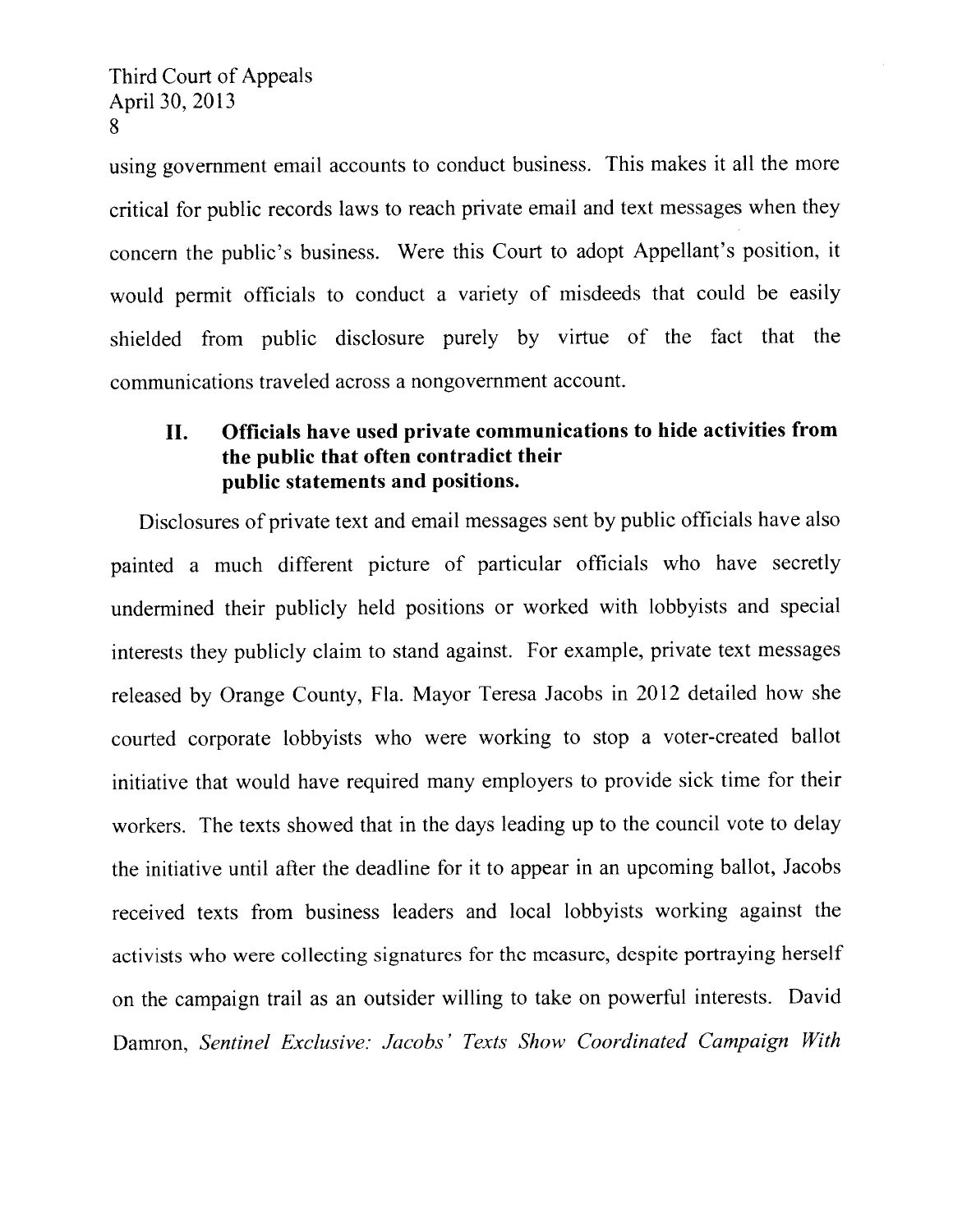Foes of Sick Time, ORLANDO SENTINEL, Sept. 28, 2012.<sup>11</sup> In one text message, Jacobs said that she was unwilling to commit to placing the measure on <sup>a</sup> future ballot, which contradicted her public promise to eventually pu<sup>t</sup> the issue to <sup>a</sup> vote. Id. The texts also showed that Jacobs openly worried about how her backroom dealings would be perceived by the public, stating that she did not want the "electorate to think I am do<sup>[i]</sup>ng [the lobbyists'] dirty work." *Id.* 

The situation in Orange County was made worse when several high-level officials deleted texts with lobbyists and other opponents of the initiative in the days after the county commission voted to delay putting the initiative on the ballot. The actions have triggered <sup>a</sup> pending state investigation into whether the officials violated state public records and open meetings laws. David Damron, State Cops Collect Orange Leaders' Cellphones in Text Investigation, ORLANDO SENTINEL, Feb. 26, 2013;<sup>12</sup> David Damron, 'Textgate' Has Yet to Bring Major Reforms in Orange, ORLANDO SENTINEL, April 14, 20l3.'

A records request by *The Wisconsin State Journal* revealed that members of the Madison, Wisconsin city council regularly emailed or texted colleagues, staff,

 $^{11}$  Available at 2012 WLNR 20748327 and at http://articles.orlandosentinel.com/2012-09-<sup>2</sup> 8/news/os-sick-time-defeat-revealed-20 1209281 texts-ballot-language-fall-ballot.

 $12$  Available at 2013 WLNR 4820482 and at http://articles.orlandosentinel.com/2013-02-25/news/os-sick-time-cellphones-20130225 1 sick-time-orange-leaders-commissioner-johnmartinez.

 $^{13}$  Available at 2013 WLNR 9161010 and at http://articles.orlandosentinel.com/2013-04-14/news/os-orange-textgate-reform-aftermath-20130414 1 public-records-text-messagescounty-commissioners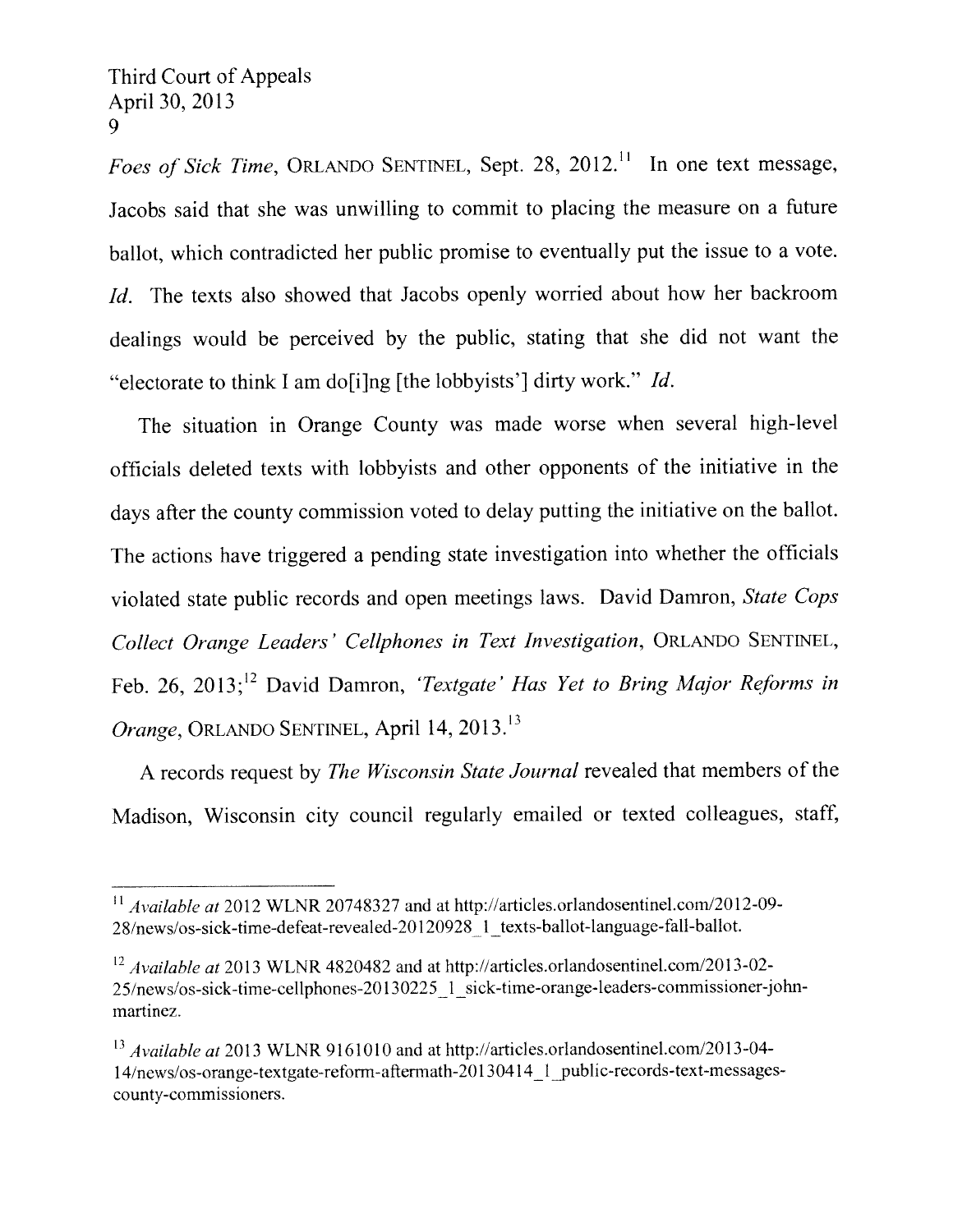lobbyists, and others as they sat on the dais and discussed public business. The communications revealed real-time conversations on key matters before the council, including spending millions of tax dollars on redeveloping an historic hotel. Dean Mosiman, City Council Emails, Texts Present Challenges for Laws Governing Open Meetings, Records, The WISCONSIN STATE JOURNAL, May 7,  $2012.<sup>14</sup>$  The newspaper's investigation showed that there did not appear to be any actual violations of the state's transparency laws because the communications never created <sup>a</sup> quorum that would be subject to the state's open meetings law. Nonetheless, such conversations—which should otherwise still be public records in their own right—were obscured from the public while officials conducted governmen<sup>t</sup> business. This certainly deprived citizens of important context about the officials' actions.

Citizens in Louisiana were similarly denied access to the context surrounding Governor Bobby Jindal's decision to impose \$523 million in cuts to the state's Medicaid program, as administration officials used private email accounts to discuss the cuts. The private emails detailed how officials crafted <sup>a</sup> public relations campaign about the cuts by, among other things, writing press releases and strategizing how to respond to news coverage. One official also directed her colleagues to send certain types of information to her persona<sup>l</sup> email account rather than the one issued to her by the state for governmen<sup>t</sup> business, Melinda Deslatte,

Available at 2012 WLNR 9602323 and at http://host.madison.com/news/local/govt-andpolitics/city-council-emails-texts-present-challenges-for-laws-governing-open/article 89466178-96e1-1 Id-al ld-0019bb2963t4htrnI.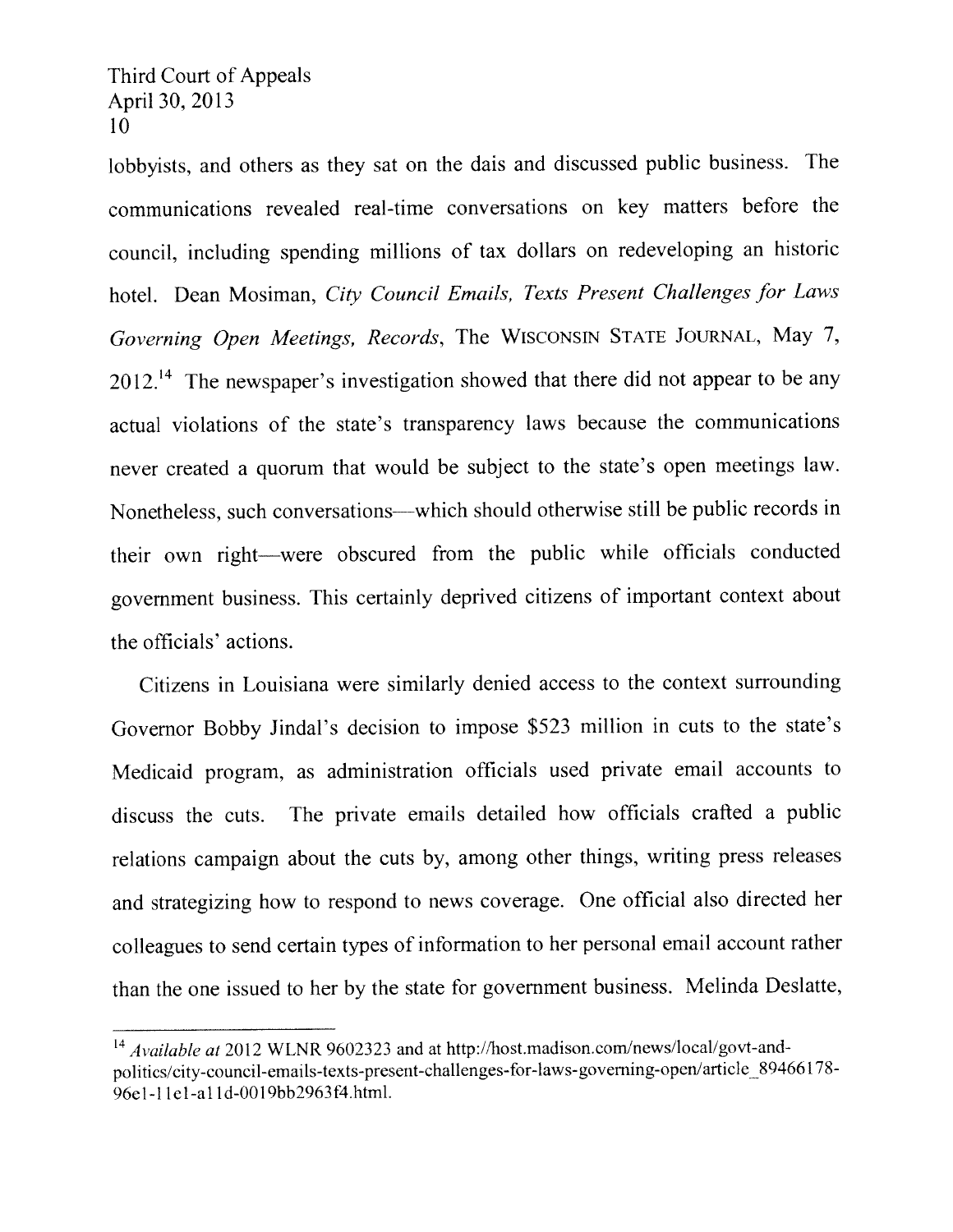Top Jindal Aides Use Personal Email to Strategize, THE ASSOCIATED PRESS, Dec.  $10, 2012.<sup>15</sup>$ 

In Sarasota, Fla., private emails from City Commissioner Terry Turner provided an unsavory view of how he orchestrated <sup>a</sup> campaign to change the city's charter to <sup>g</sup>ive the city manager more power. The ernails detailed how Turner wrote language changing the propose<sup>d</sup> amendment but then had another person sign it and presen<sup>t</sup> it to the full commission, making it appear publicly as though he was not responsible for the amendment. He also organized other presentations <sup>g</sup>iven to the commission about the amendment and at one point gave money to <sup>a</sup> group that lobbied for the change. He also cautioned one person about replying to his city email account. Jessie Van Berkel, Turner 's Email Shows Lobbying, SARAsoTA HERALD-TRIBUNE, Dec. 2, 2012.<sup>16</sup>

Officials working in Washington, D.C.'s Office of the Chief Financial Officer also reportedly used their persona<sup>l</sup> email accounts to conduct official business specifically to avoid having certain communications disclosed to the public. During <sup>a</sup> deposition, one official admitted using private email specifically to avoid disclosure, saying that there "may have been an issue that we wanted to discuss, but did not necessarily want it to be FOIA-able to the press, and so, we would have perhaps had <sup>a</sup> conversation on persona<sup>l</sup> e-mail." Mike DeBonis, Personal E-mail During a deposition, one official admitted using private entail spectrically to ave<br>
disclosure, saying that there "may have been an issue that we wanted to discus<br>
but did not necessarily want it to be FOIA-able to the pr be FC<br>
be FC<br>
be FC<br>
be Separation on person<br>
be Available at 2012 WLNR 26425497 and at<br>
be Available at 2012 WLNR 25722218 and at<br>
http://www.heraldtribune.com/article/201212

personal-email-strategize.

http://www.heraldtribune.com/article/20121202/ARCHIVES/212021034.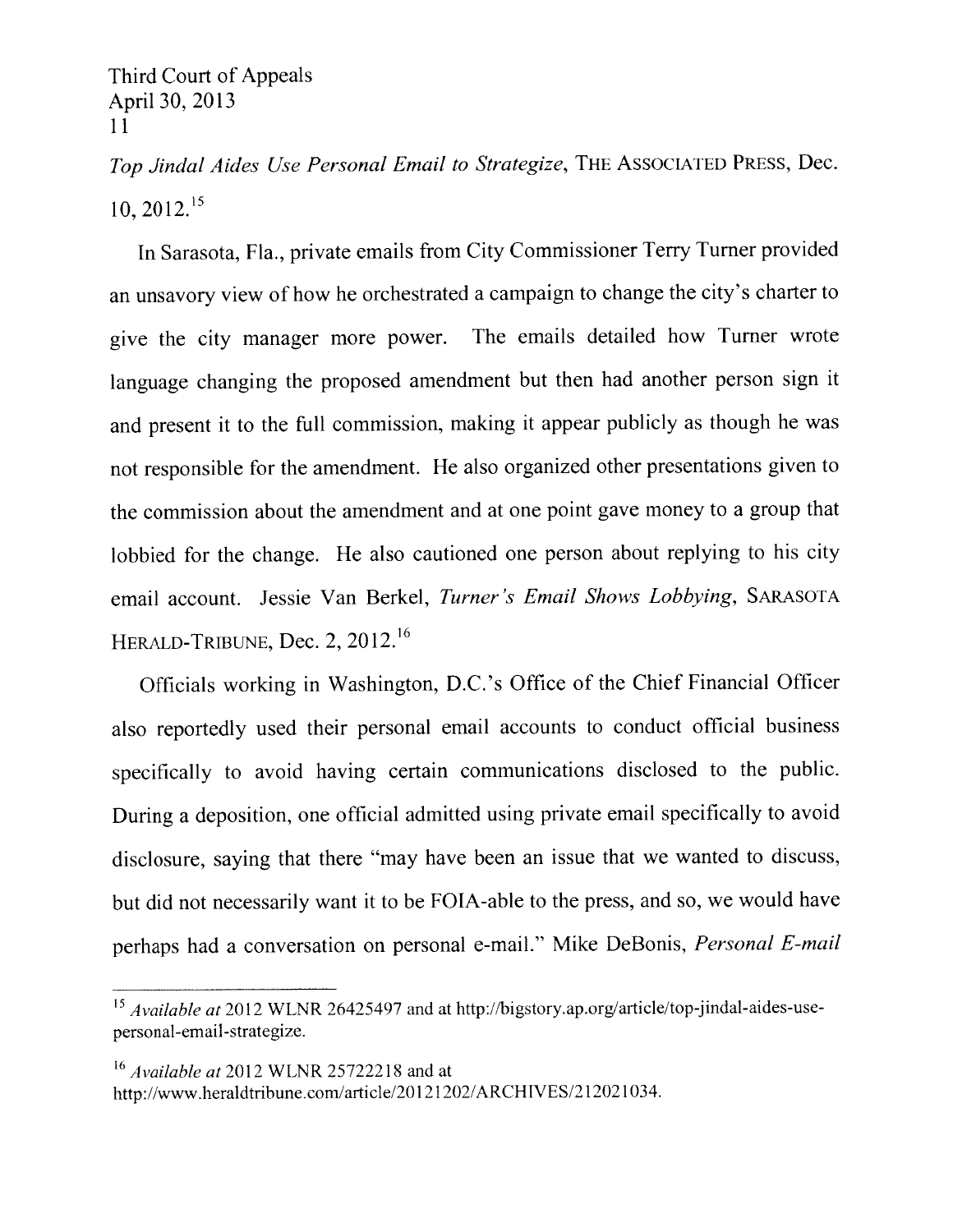Used For City Work, THE WASHINGTON POST, Dec.  $8, 2011$ .<sup>17</sup>

Finally, in March 2009. the city of Venice, Fla., banned the use of private email accounts for city business in order to settle <sup>a</sup> lawsuit filed by <sup>a</sup> Sarasota citizen who alleged city council members and city officials had violated state open governmen<sup>t</sup> laws by conducting city business through private emails. Prior to the settlement, <sup>a</sup> judge had ordered city officials to turn over their private computers in order to obtain public documents stored on their hard drives. Kim Hackett, Venice Officials Move to Put E-mail Suit Behind Them, SARAsoTA HERALD-TRIBUNE, Mar. 11, 2009;<sup>18</sup> Lee Williams, Sarasota City Manager is Violating Court Order, Group Says, SARASOTA HERALD-TRIBUNE, March 15, 2013.<sup>19</sup>

Private email and text messages <sup>g</sup>ive officials an easy way to conceal their conduct and deprive the public of <sup>a</sup> full understanding of their official actions. As shown above, these <sup>p</sup>latforms enable officials to take public positions that contradict their private email and text messages and otherwise distort the official record. The only way the public ever receives the full <sup>p</sup>icture of an official's actions in such situations is if those same private email and text communications are made public. By adopting <sup>a</sup> functional test for determining whether private email messages are subject to the PIA's disclosure requirements, this Court would be ensuring that the public can fully understand public officials' actions and not

 $17$  Available at 2011 WLNR 25360163.

 $^{18}$  Available at http://www.heraldtribune.com/article/20090311/ARTICLE/903111049.

 $^{19}$  Available at http://www.heraldtribune.com/article/20130315/article/130319730.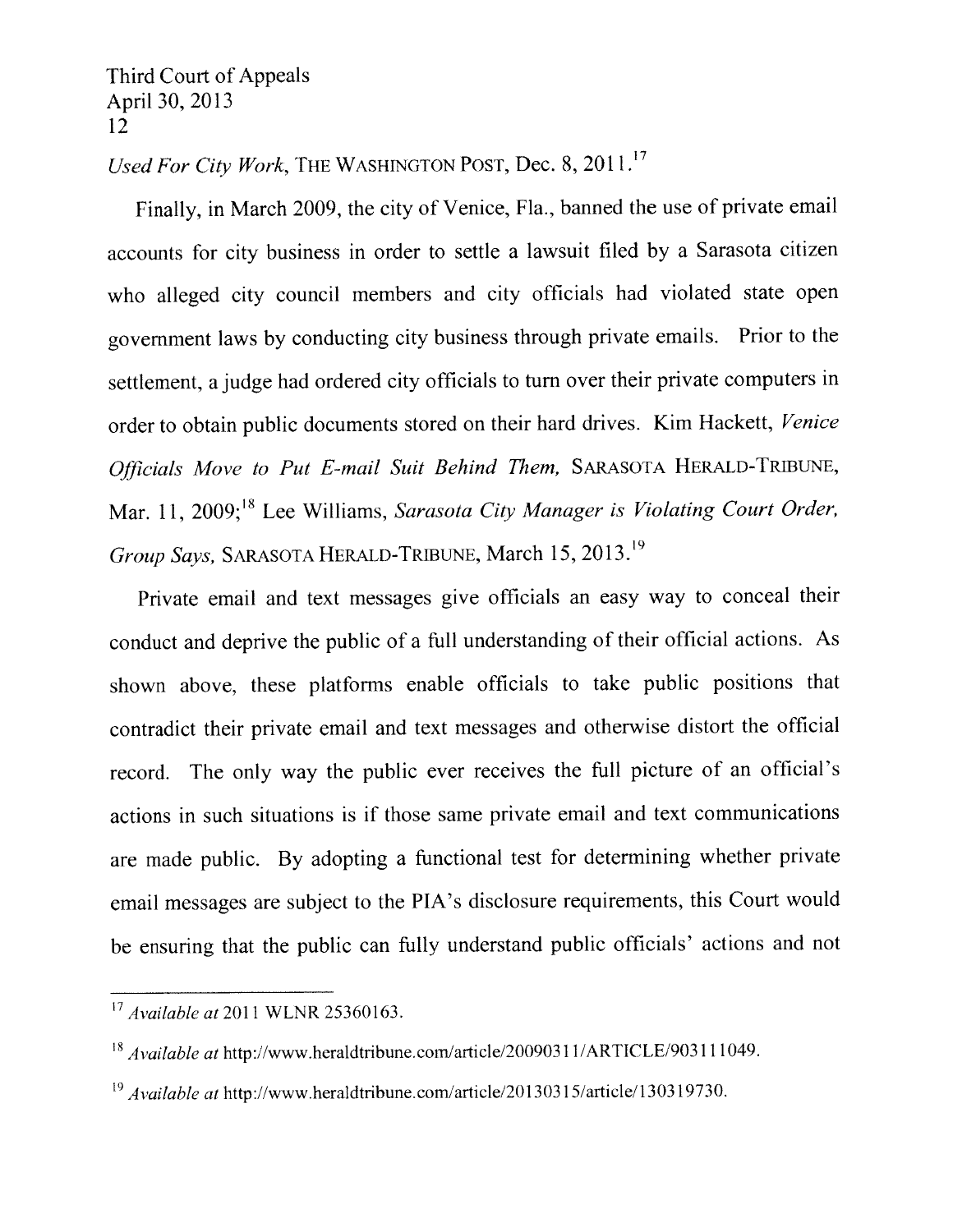allow them to conduct public business in the dark,

# III. Public officials' use of private electronic communications creates serious obstacles to understanding elected leaders' activities, leading to gaps in the official record.

Even if public officials use private email or text messages for the most benign reasons or have the best intentions, the mere fact that officials are communicating through services that are not operated by the governmen<sup>t</sup> creates the potential for large and significant gaps in the public record.<sup>20</sup> Although there will inevitably always be some gaps in any historical record, laws like the PTA were created to minimize this and to ensure that documents chronicling officials' actions are avaliable to the public. Allowing officials to shield particular communications that are tangibly recorded would exacerbate the difficulty the public would have in <sup>p</sup>iecing the historical record together after the fact, as those communications may be lost forever.

For example, all email messages from former Alaska Govenor Sarah Palm's first month in office were missing from disclosures made by the state in response to several media requests for the governor's communications, as Palm used <sup>a</sup> private email address during her term. Sean Cockerham, Emails from Palin's First

 $20$  The electronic retention policies of personal email systems can vary widely among various providers and they often differ greatly from the retention schedules maintained by governments. See, e.g., Email retention, Google Apps Documentation and Support, *available at* http://support.google.com/a/bin/answer.py?hl=en&answer=151128 (30-day retention period for deleted mail); Yahoo Extends Data Retention From 90 Days to 18 Months, THE HUFFINGTON POST, June 18, 2011 (reporting on Yahoo's 18-month data retention policy).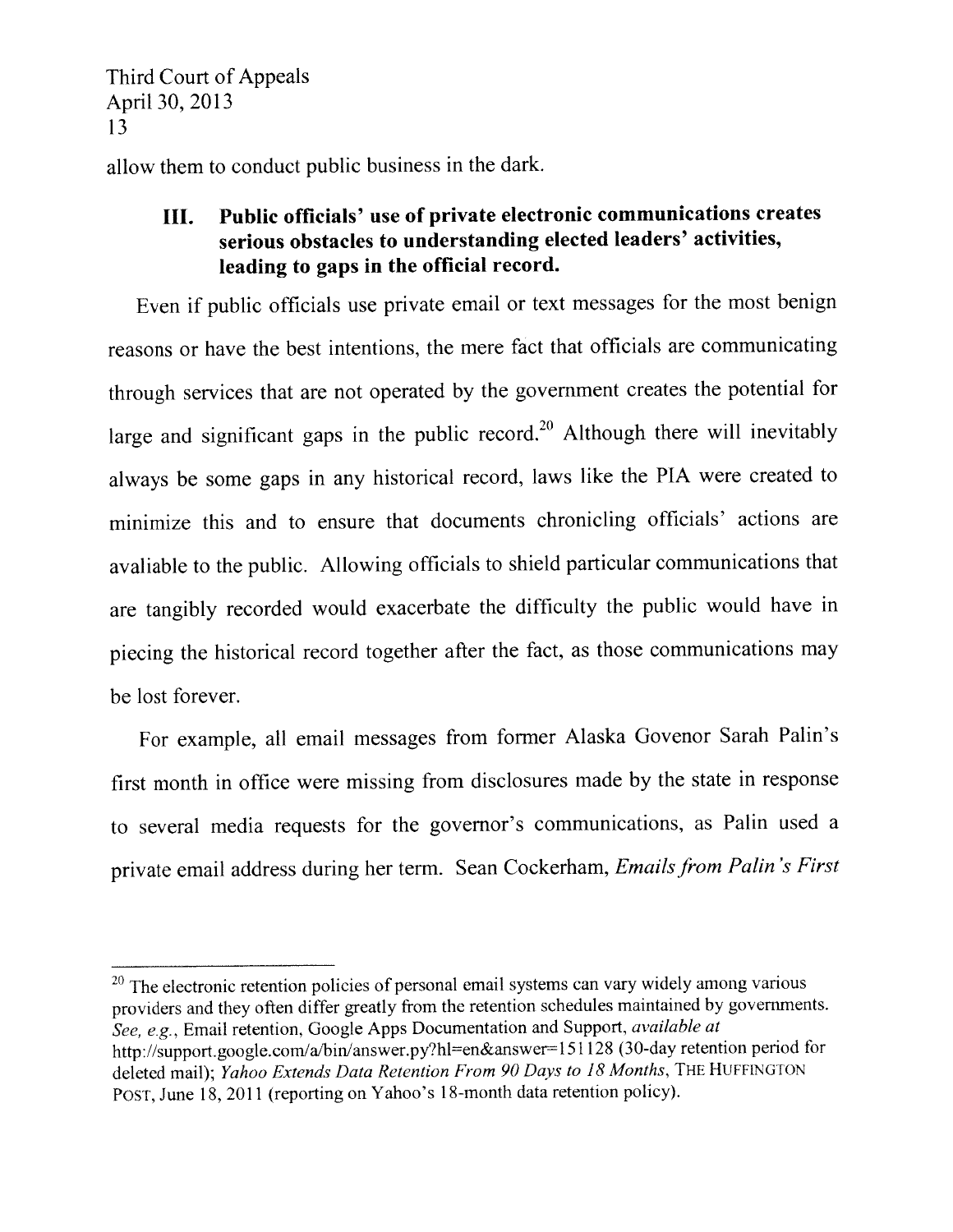Month as Governor Missing, ANCHORAGE DAILY NEWS, June 13, 2011.<sup>21</sup> Cockerham's story details how the lack of any disclosed email raised real questions about documenting the governor's activities during a crucial period early in her administration as she proposed a state budget, appointed an attorney general, and vetoed a bill that sought to block state public employee benefits to same-sex couples. Id. The story also details how the records may have escaped disclosure because officials processing the records request did not have direct access to Palm's private account and instead had to sift through the public email accounts of 55 aides and officials with whom she was considered most likely to communicate.

Former Massachusetts Governor and Republican presidential candidate Mitt Romney also used a private email account during his time as governor, prompting questions as to whether he had preserved the emails in accordance with state archiving laws. Stephen Braun, Romney Used Private Email Accounts as Governor, THE ASSOCIATED PRESS, March 9, 2012.<sup>22</sup> The private email messages were the only substantive communications authored by Romney to have been made public, as Romney did not author any email messages using a government account while he was in office. The article pointed out that although the practice did not technically violate any laws, it raised serious questions about how many other

 $^{22}$  Available at 2012 WLNR 5214715 and at

<sup>&</sup>lt;sup>21</sup> Available at 2011 WLNR 11820896 http://www.adn.com/2011/06/13/1914612/almost-amonth-of-palins-emails.html.

http://www.deseretnews.com/article/765558127/Romney-used-private-email-accounts-asgovernor.html.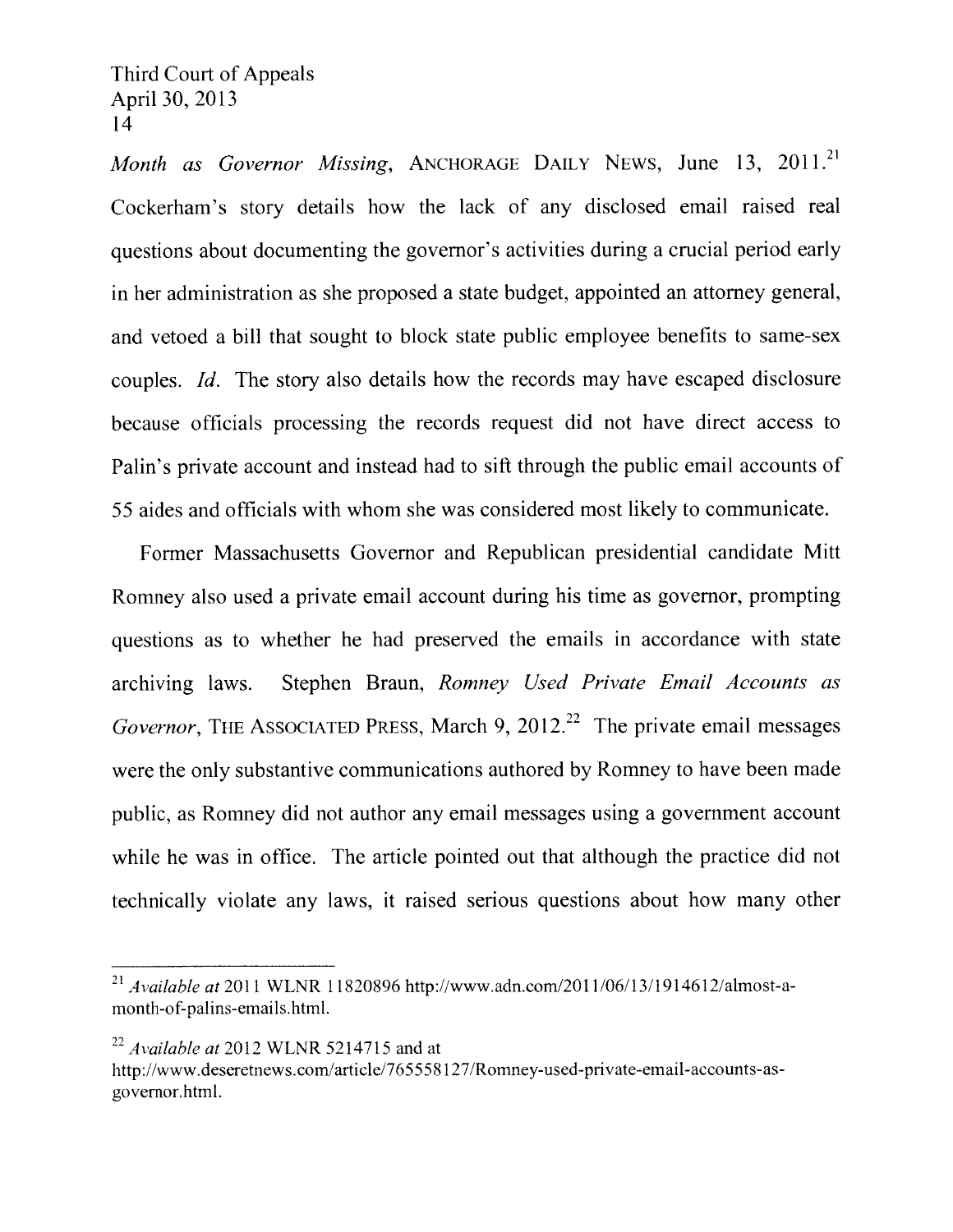private email messages were not disclosed or perhaps deleted, making them unavailable for archiving or public disclosure. Id. Massachusetts state archive officials said that all emails discussing public business should have been retained, just as if they were written from a government email account. *Id*.

It has also been reported that New York Governor Andrew Cuomo purposefully uses the BlackBerry's private "PIN" messaging system to communicate with staffers rather than using public email accounts because the system does not create copies of the messages that can be later disclosed. Ken Lovett, Cuomo: PIN — Never Email — Me, New York Daily News, July 16, 2012.<sup>23</sup> Unlike traditional email or text messages, which travel through a server where a copy can later be retrieved, BlackBerry PIN messages are transmitted directly to another person's phone. Because of this technical feature, Cuomo can shield his communications from public disclosure by ensuring that there are no copies of his communications. A public records request filed by the New York Daily News found that Cuomo has not sent any email messages from a government issued account, as he prefers to talk over the phone or through the BlackBerry messaging system. The story notes that even if some of Cuomo's conversations would not be subject to the New York's Freedom of Information Law, the lack of any backup record of the communication would make it hard to develop a record about Cuomo's administration, regardless of the legality of the governor's practice.

 $^{23}$  Available at http://www.nydailynews.com/blogs/dailypolitics/2012/07/cuomo-pin-neveremail-me.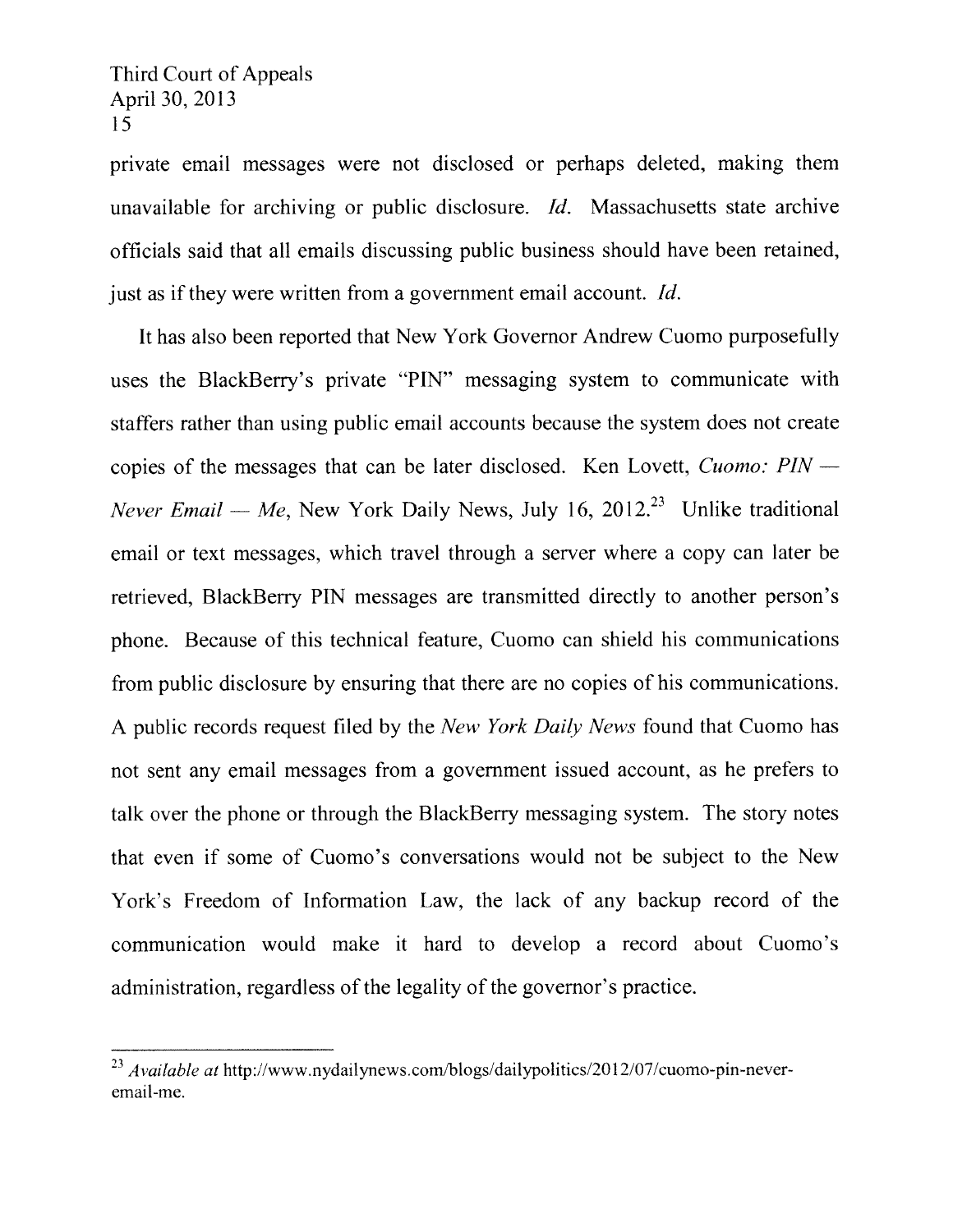Because of concerns about gaps in the official record, many government officials have created policies that require governmen<sup>t</sup> business to be conducted solely on government-owned communication mediums. See, e.g., County Commissioners Technology Policy, Board of County Commissioners, Escambia County, Florida, Aug. 20, <sup>2009</sup> (prohibiting the use of persona<sup>l</sup> email, text, or instant message accounts); Reforming Florida's Open Government Laws in the 21st Century, The Commission on Open Government Reform, at 166, January <sup>2009</sup> (recommending that all agencies adopt policies prohibiting the use oftext and instant messages during public meetings); Councilman Seeks More Transparency, instant messages during public meetings); *Councilman Seeks More Transparency*,<br>WASAU DAILY HERALD, Jan. 6, 2013<sup>24</sup> (describing an effort to require city council members to use public email addresses and to reveal when they are lobbied by special interests); Presidential Records Act Requires Modernization, Lawmakers Say, COMMUNICATIONS DAILY, May 4, 2011 (detailing a congressional proposal to prohibit White House employees from using personal email and text communication platforms); Mike DeBonis, At Swearing-In Ceremony, D.C. Council Cite Need to Build Trust, THE WASHINGTON POST, Jan. 2, 2013<sup>25</sup> (reporting how the D.C. Council adopted new rules requiring all council members and staff to use their official email accounts to conduct government business): Aileen B. Flores, El Paso County Commissioner Sergio Lewis Seeks Ban on

 $^{24}$  Available at 2013 WLNR 430122.

 $^{25}$  Available at 2013 WLNR 147965 and at http://www.washingtonpost.com/local/dcpolitics/2013/01/02/689ab77a-5532-11e2-bf3e-76c0a789346f story.html.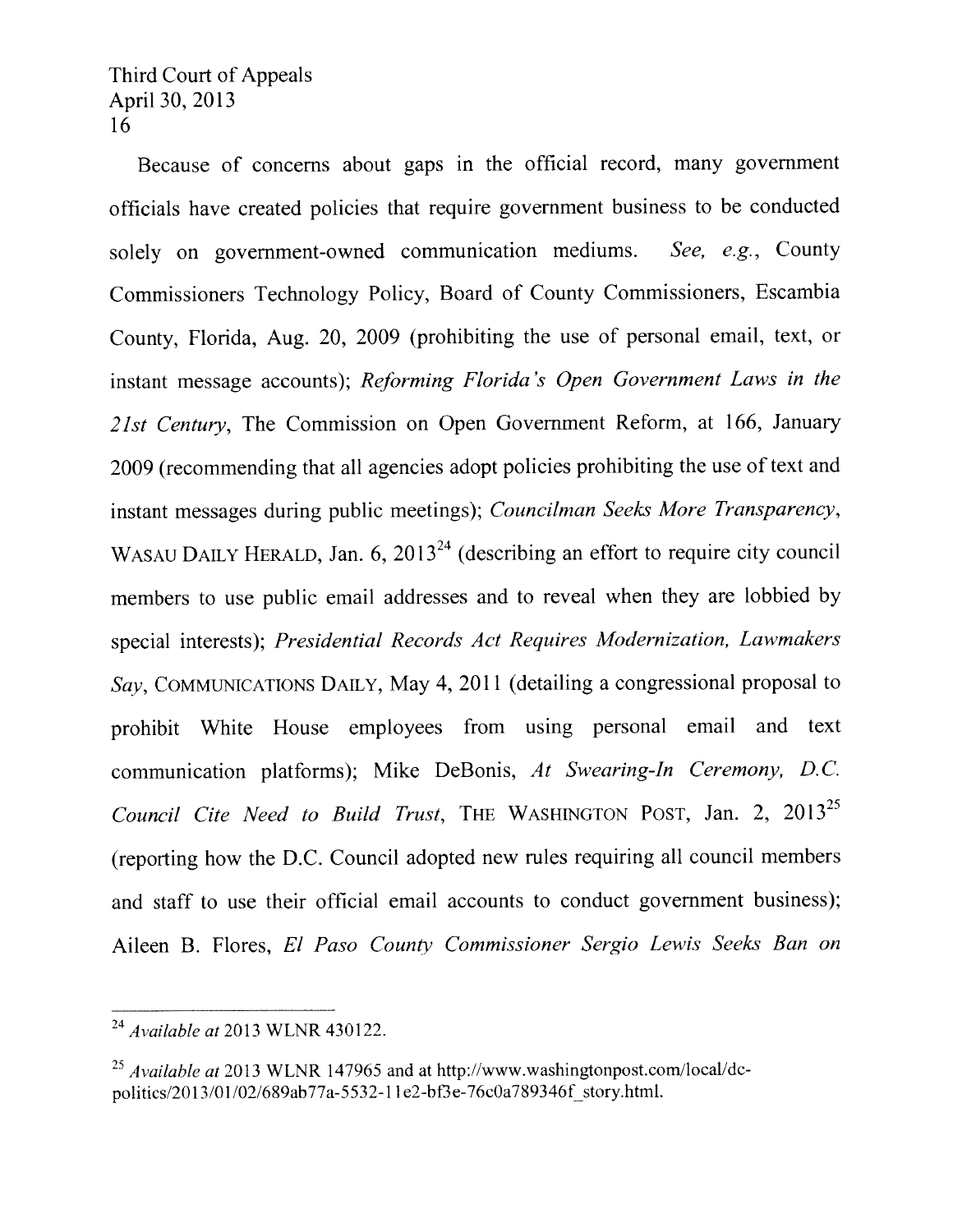Electronics in Meetings, EL PASO TIMES, April 22, 2013 (proposing a policy banning the use of electronic devices by commissioners while conducting public meetings). <sup>26</sup> These policies recognize that, even when officials are not committing any impropriety while using private email accounts, there is still the potential for the public to miss out on the true account of the actions of their elected leaders.

In summary, officials have used private email and text messages to conceal malfeasance, cover up their own backroom dealings, and create gaps in the public record. Interpreting the PIA to require the disclosure of officials' private emails that concern governmen<sup>t</sup> business would ensure that public officials cannot skirt the law's disclosure requirements by using <sup>a</sup> private communication system. Further, it will ensure that the public is able to obtain officials' communications about public business and better understand their actions.

Amici therefore respectfully submit this letter and ask this Court to affirm the

 $^{26}$  Available at: http://www.elpasotimes.com/ci 23076957/lewis-seeks-ban-electronicscommissioners-meetings.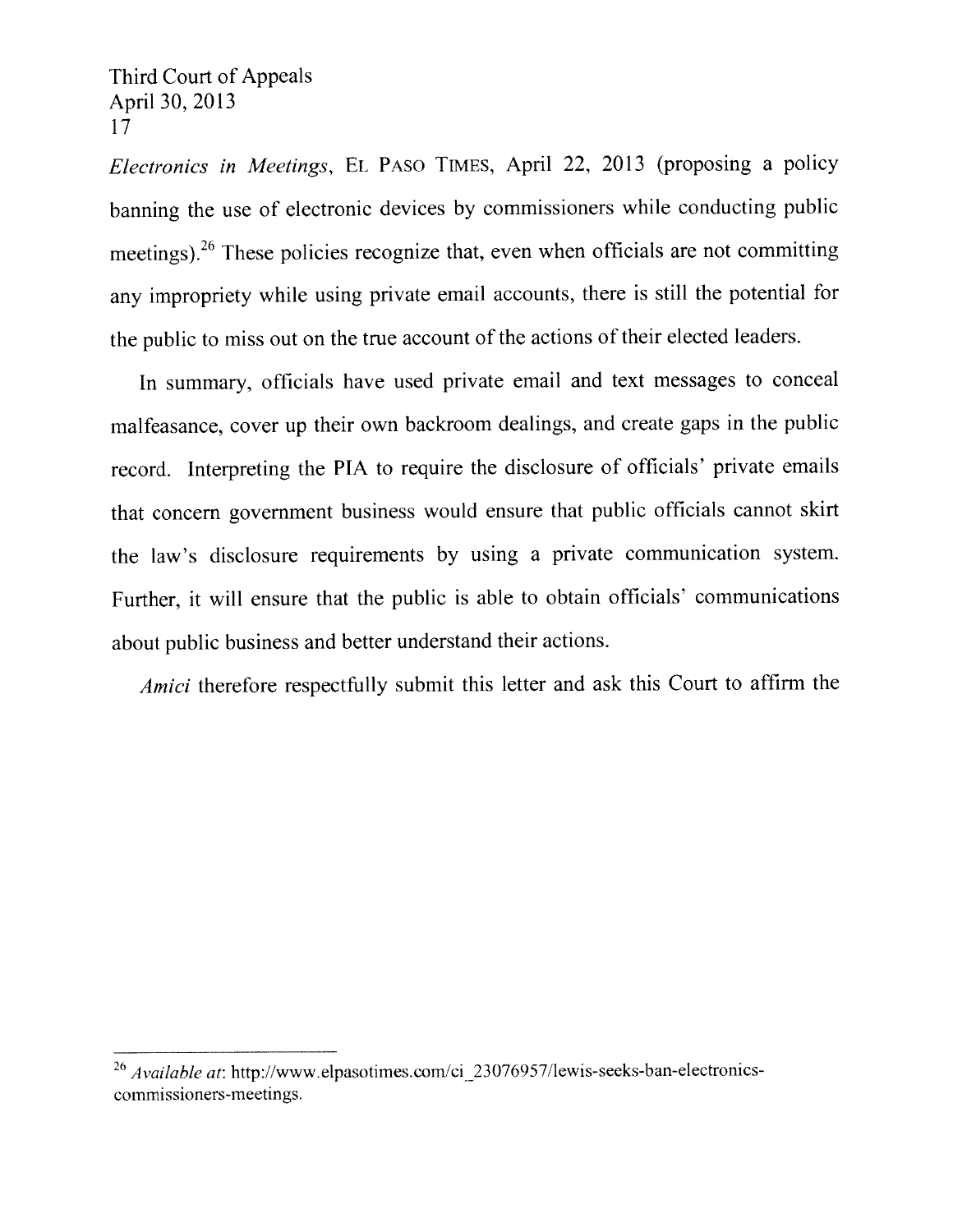district court's holding in favor of Appellees. We have served copies of this letter

on all parties.

Respectfully Submitted,

P. B. B .-

Bruce D, Brown Executive Director Mark R. Caramanica Freedom of Information Director Aaron Mackey Jack Nelson Freedom of Information Legal Fellow The Reporters Committee for Freedom of the Press 1101 Wilson Boulevard, Suite 1100 Arlington, VA 22209 (703) 807-2100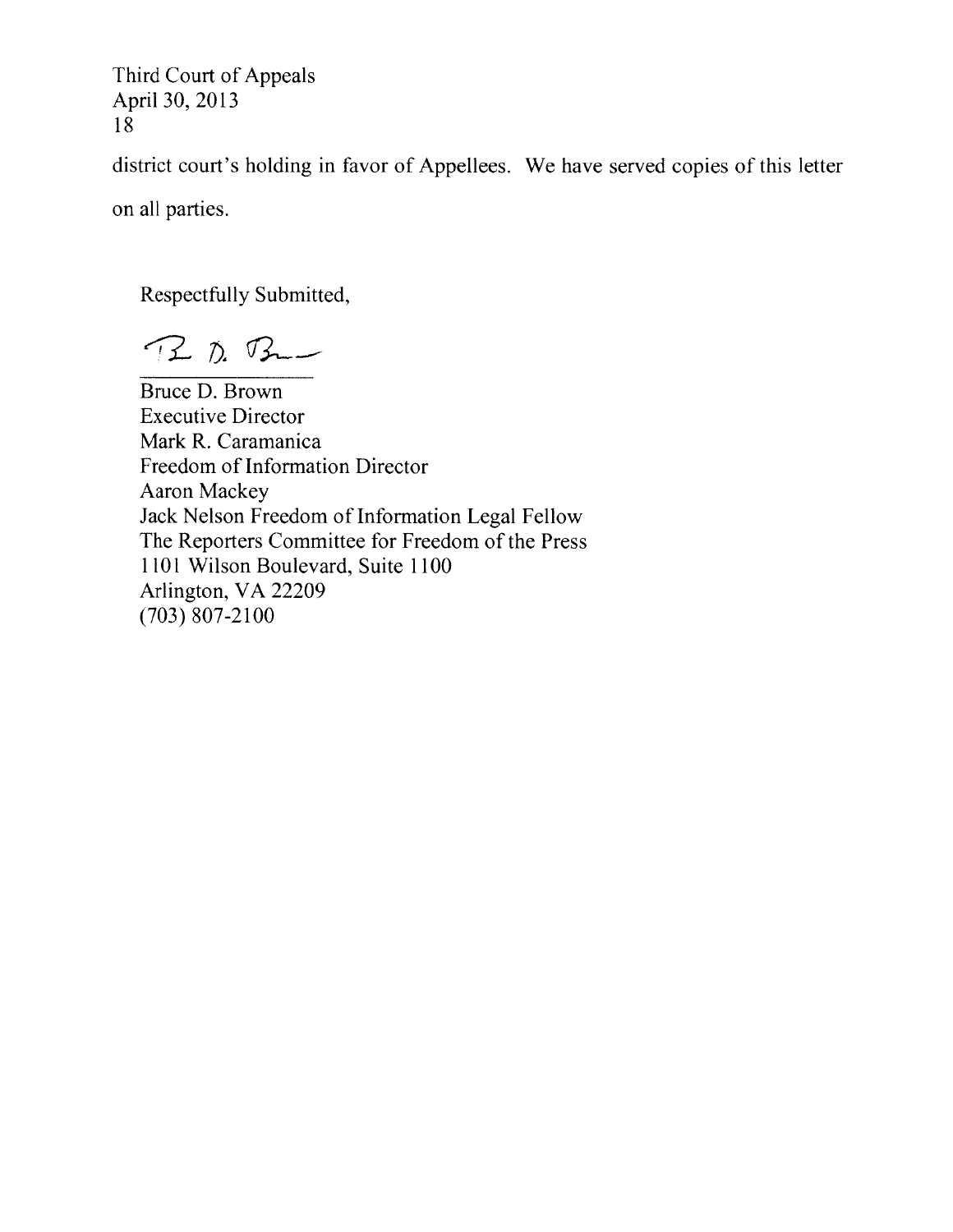## CERTIFICATE OF SERVICE

This is to certify that a true and correct copy of this letter has been served upon the below named individuals as indicated.

George E. Hyde Erin A. Higginbotham Denton, Navarro. Rocha & Bernal, P.C. 2500 W. William Cannon Dr., Suite 609 Austin, Texas 78745-5292 Attorneys for Appellants via mail and electronic notice: George.hyde@rampage-aus.com Erin.higginbotham $@$ rampage-aus.com

Jonathan Donnellan Ravi Sitwala Office of General Counsel The Hearst Corporation 300 W. 57th Street New York, NY 10019 Attorneys for Appellee via mail and electronic notice: RSitwala@hearst.com

Pat Tulinski Office of the Attorney General P.O. Box 12548, Capitol Station Austin, Texas 78711-2548 Attorney for Appellee via mail and electronic notice: pat.tulinski@texasattorneygeneral.gov

 $3.5.8$ 

Bruce D. Brown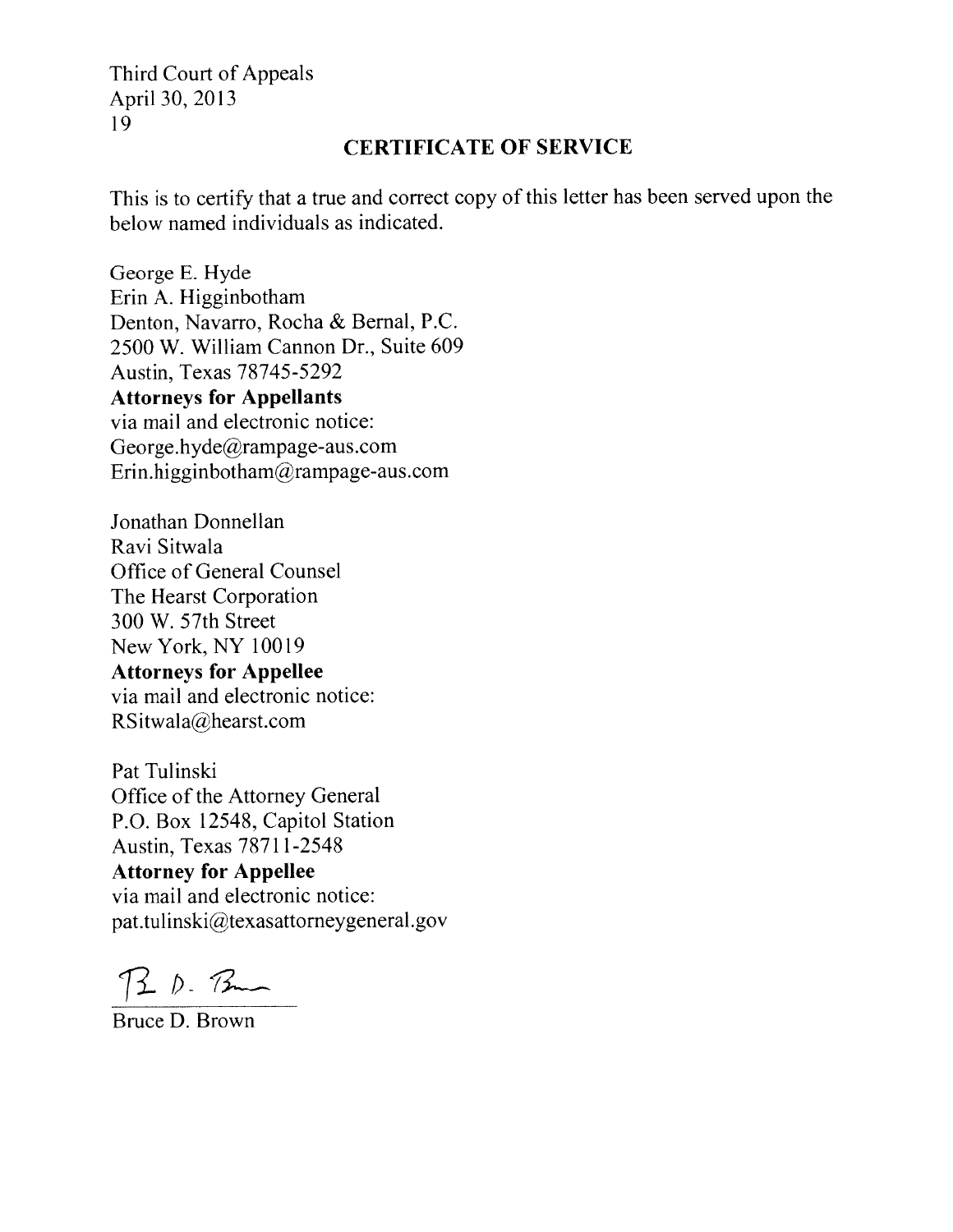### IDENTITIES OF AMICI CURiAE

The Reporters Committee for Freedom of the Press is a voluntary, unincorporated association of reporters and editors based in Arlington, Virginia that works nationally to defend the First Amendment rights and freedom of information interests of the news media. The Reporters Committee has provided representation, guidance, and research in First Amendment and Freedom of Information Act litigation since 1970, including filing *amicus curiae* briefs in state and federal courts throughout the country on issues that impact journalists' ability to gather and disseminate news.

The Associated Press ('AP") is <sup>a</sup> <sup>g</sup>lobal news agency organized as <sup>a</sup> mutual news cooperative under the New York Not-For-Profit Corporation law. AP's members include approximately 1,500 daily newspapers and 25,000 broadcast news outlets throughout the United States. AP has its headquarters and main news operations in New York City and has staff in <sup>321</sup> locations worldwide. AP reports news in print and electronic formats of every kind, reaching <sup>a</sup> subscriber base that includes newspapers, broadcast stations, news networks and online information distributors in 116 countries.

Belo Corp. owns and operates <sup>20</sup> television stations and their related websites, four of which are in Texas: \VFAA-TV in Dallas. KHOU-TV in Houston, KENS TV in San Antonio and KVUE-TV in Austin, The Dallas, Texas-based company also created the 24-hour regional cable channel Texas Cable News, Inc. (TNCN"). It has no paren<sup>t</sup> corporation, and no publicly held corporation owns 10% or more of its stock,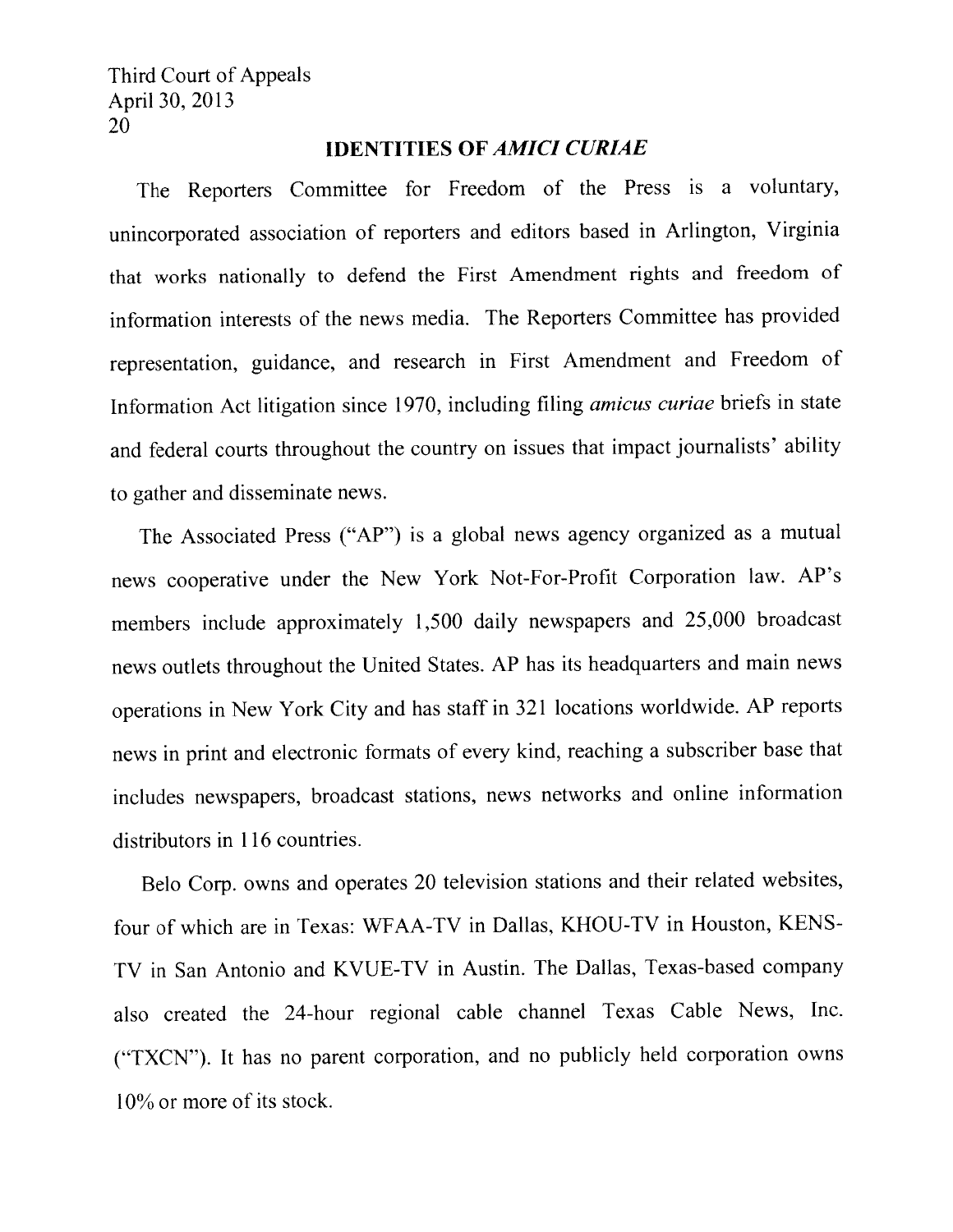Dow Jones & Company, Inc. is the publisher of The Wall Street Journal, <sup>a</sup> daily newspaper with a national circulation of over two million, WSJ.com, a news website with more than one million paid subscribers, Barron's, <sup>a</sup> weekly business and finance magazine and, through its Dow Jones Local Media Group, community newspapers throughout the United States. In addition, Dow Jones provides real time financial news around the world through Dow Jones Newswires, as well as news and other business and financial information through Dow Jones Factiva and Dow Jones Financial Information Services. News Corporation, <sup>a</sup> publicly held company, is the indirect paren<sup>t</sup> corporation of Dow Jones, and Ruby Newco LLC, <sup>a</sup> subsidiary of News Corporation and <sup>a</sup> non-publicly held company, is the direct paren<sup>t</sup> of Dow Jones. No publicly held company owns 10% or more of Dow Jones' stock.

The Freedom of Information Foundation of Texas ("FOIFT") is <sup>a</sup> non-profit Texas-based organization representing <sup>a</sup> broad spectrum of Texas citizens concerned about the free flow of information and dedicated to open government. Since its founding in 1978, its mission has been to serve as <sup>a</sup> statewide clearinghouse of information on open governmen<sup>t</sup> and First Amendment issues and to take action in the public interest on open governmen<sup>t</sup> and First Amendment problems. FIOFT has not received nor will receive any fee for preparing this brief.

The Texas Association of Broadcasters is <sup>a</sup> non-profit association that represents more than 1,300 television and radio stations across the state of Texas